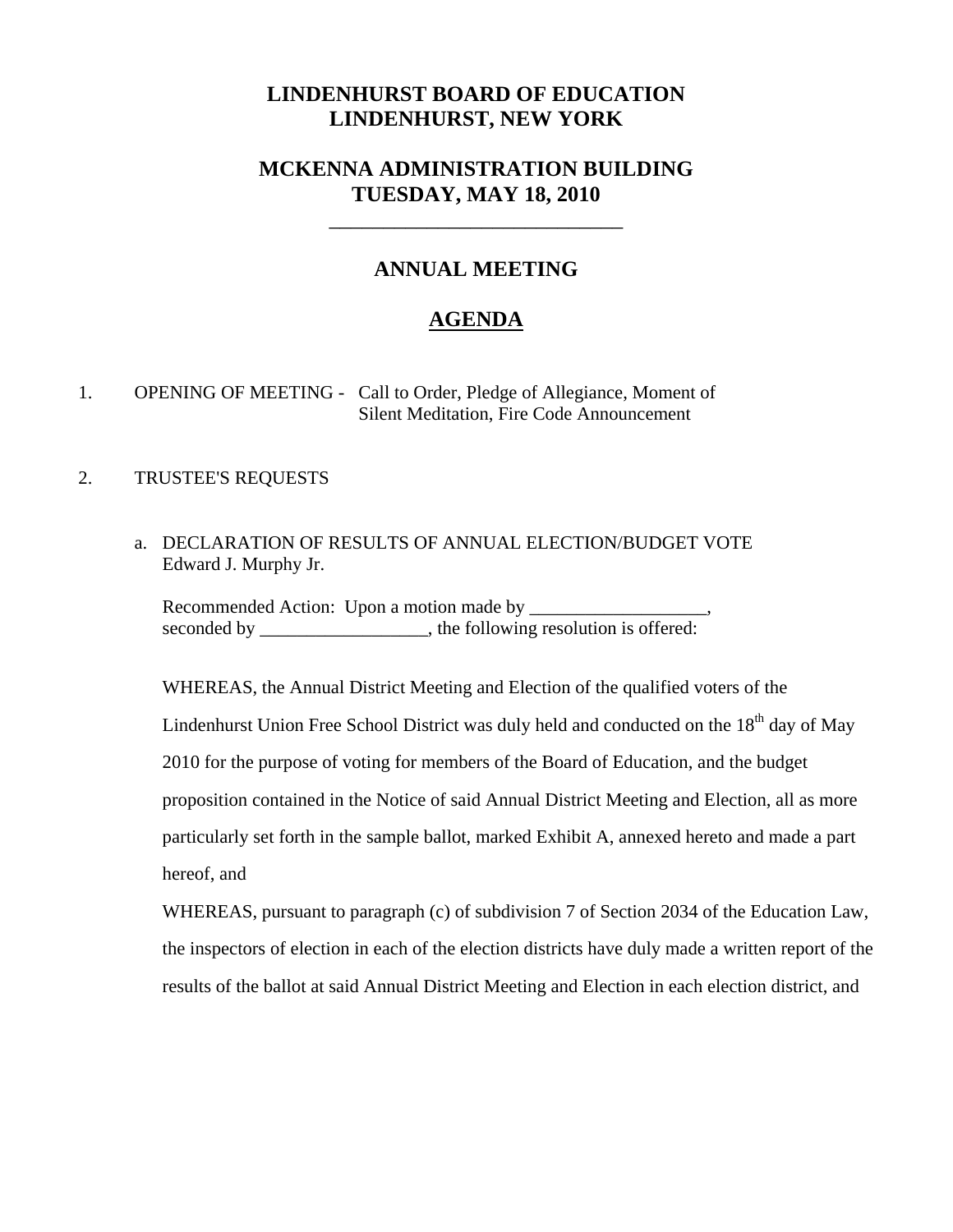WHEREAS, the chief inspector of election of each election district has duly filed such written report with the Clerk of said district, which reports have been duly presented to said Board,

 NOW, THEREFORE, BE IT RESOLVED, by the Board of Education of the Lindenhurst Union Free School District, Lindenhurst, New York as follows:

**Section 1.** Upon an examination of the reports of the Inspectors of Election presented to this Board, as described in the preambles hereof, the following is hereby declared to be the result of the ballot at the Annual District Meeting and Election of the qualified voters of the Lindenhurst Union Free School District, Lindenhurst, New York, held on the 18<sup>th</sup> day of May 2010.

 Office of Member of Board of Education, 3 year term, July 1, 2010 to June 30, 2013, last incumbent, Raymond Doran

### **Candidates** Votes

Raymond Doran

 Office of Member of Board of Education, 3 year term, July 1, 2010 to June 30, 2013, last incumbent, Edward Langone

### **Candidates** Votes

Edward Langone

 Office of Member of Board of Education, 3 year term, July 1, 2010 to June 30, 2013 last incumbent, Robert Vitiello

### **Candidate** Vote

Robert Vitiello \_\_\_\_\_\_